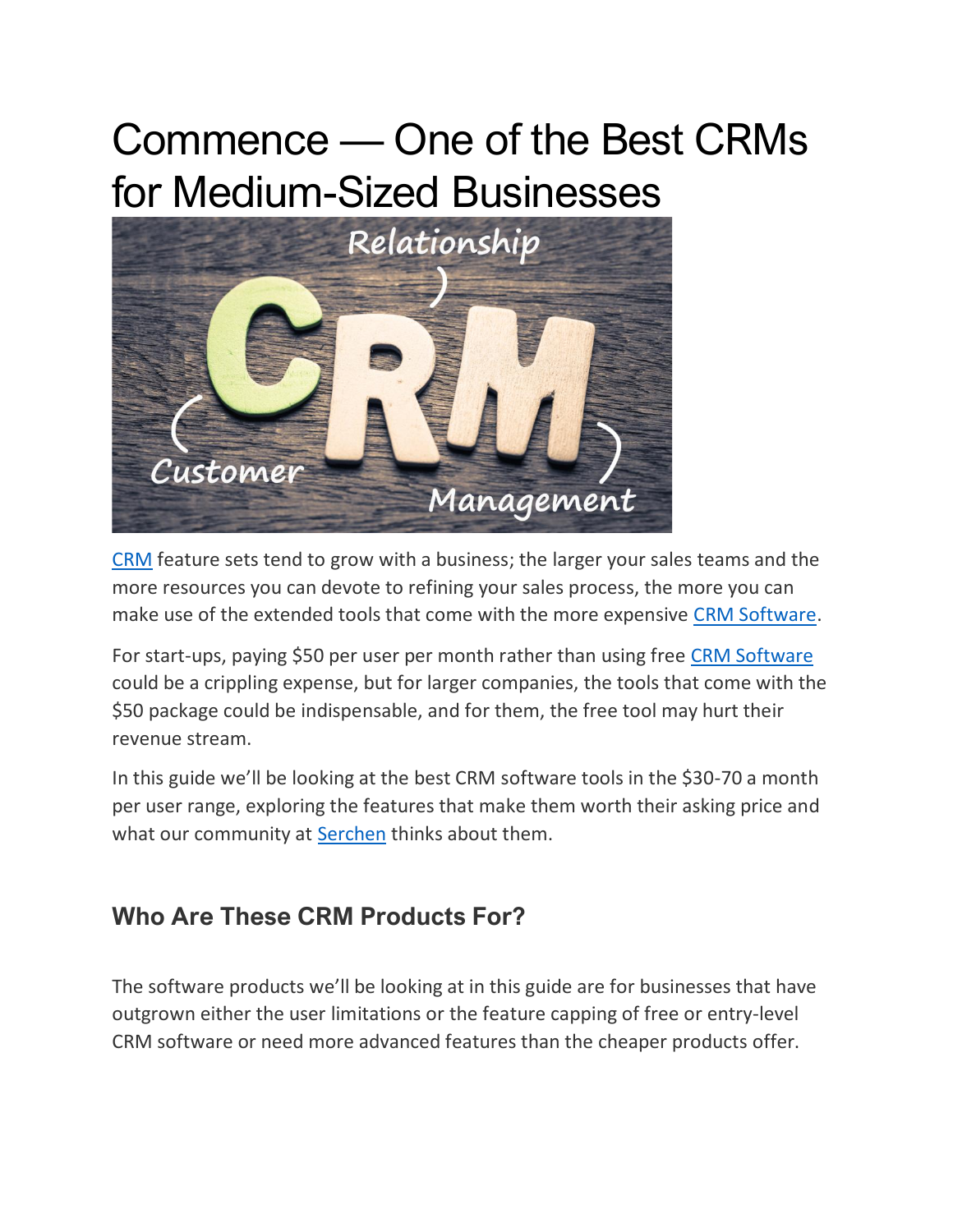Companies considering this level of software will probably have 10+ users, and will want to make use of the features offered by upgrading to a tier or two above entrylevel [CRM software.](https://www.serchen.com/category/crm-software/)

They won't need the huge feature sets, support and customization offered by the enterprise-tier packages though, which are designed for the largest companies with multiple sales teams across locations.

If you're interested in taking full control of your sales process and optimizing your reps' activities to make sure you're maximizing your team's revenue, then this level of CRM product is probably for you.

# **The 4 best CRM Software for Medium-Sized Businesses**

Let's take a look at what the Serchen community helped rate as the best [CRM](https://www.serchen.com/category/crm-software/)  [Software](https://www.serchen.com/category/crm-software/) for Medium-sized businesses.

## **[Commence](https://commence.com/)**



#### **Price from: \$29 per user per month**

Commence sets itself apart from the competition by pushing ahead with the next generation of CRM technology to boost automation and integration functions within its software.

And with businesses using Commence CRM software boasting a 14-21% rise in sales over their first nine months of use, there's proof their software lives up to their claims.

Commence has built its CRM software around tools designed to cover the full CRM process, including contact management, prospect management, opportunity and activity management, marketing hub, project management, customer service and more.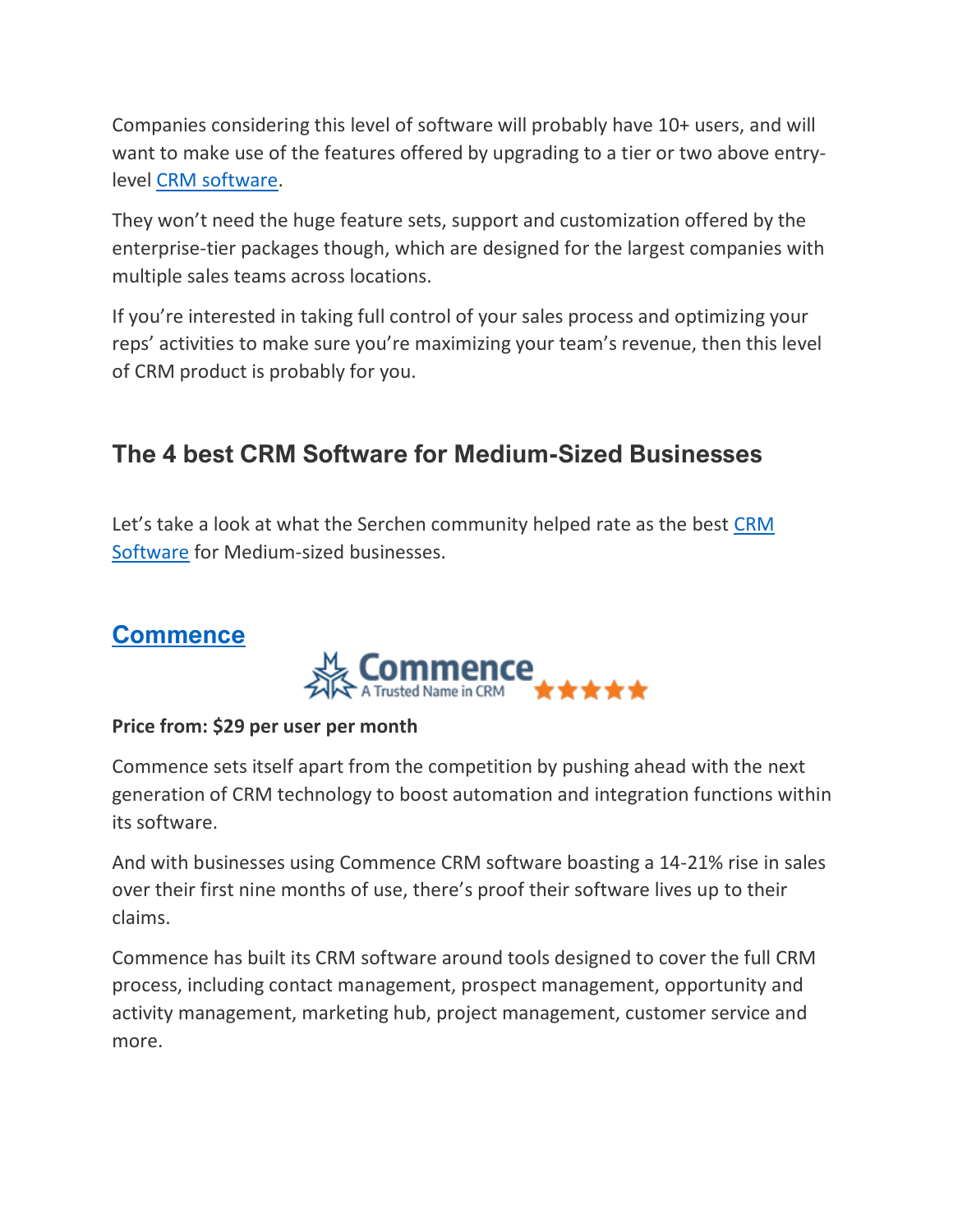By building so many features into one easy-to-use package, Commence makes it clear to users what's going on in their pipelines and how reps are performing, and with powerful insights drawn from analytics across the software, reps and managers will be more clued-in than ever about their selling process and revenue prospects.

| New Account                         | $O$ Edit $O$ Help<br>Search for Account information. Q    |                |                        |
|-------------------------------------|-----------------------------------------------------------|----------------|------------------------|
| New Activity                        | Today's Calendar                                          |                | New Leads              |
| New Lead Activity                   |                                                           |                | You have 17 new leads  |
| New Opportunity                     | <b>Activities</b>                                         | Add New        |                        |
| New Lead                            | No scheduled activities today.                            | More           |                        |
| <b>Quick Links</b><br>$\rightarrow$ | <b>Lead Activities</b>                                    | <b>Add New</b> | Pipeline by Stage      |
|                                     | No scheduled lead activities today.                       |                |                        |
|                                     |                                                           | More           |                        |
|                                     | Pending Opportunities                                     | Add New        |                        |
|                                     | No outstanding opportunities due today or prior to today. |                |                        |
|                                     |                                                           | More           |                        |
|                                     |                                                           |                |                        |
|                                     | My Sales Performance                                      |                |                        |
|                                     | Year to Date T                                            |                |                        |
|                                     | \$100K                                                    |                |                        |
|                                     | \$50K<br>\$150K                                           |                |                        |
|                                     |                                                           |                | My Favorite Reports    |
|                                     |                                                           |                | 30 Day Forecast        |
|                                     |                                                           |                | Weekly Activity Report |
|                                     |                                                           | 2008           |                        |
|                                     |                                                           |                |                        |
|                                     |                                                           |                |                        |

*Source: [Commence](https://commence.com/take-test-drive/)*

## **Highlight Features:**

**Customer profile** — use Commence's powerful software to help you build up better ideas of who your prospects are by collecting important data about how they interact with your business. Taking information from every touchpoint with your means you can build up personalized profiles of your customers and learn how best to sell to them as individuals

**Customer segmentation** — instead of blasting out one marketing message to all your leads, Commence helps you break down your prospects into segments that help you deliver more personalized messages to appeal to their particular habits. By automating the customer segmentation process in Commence, you can spend more time creating powerful marketing messages tailored to your leads' wants and needs

**Sales tracking system** — gain transparency on your sales process and success by using Commence's sales tracking system to track all the important metrics that go into winning (or losing) a deal. By understanding how you're selling to your leads and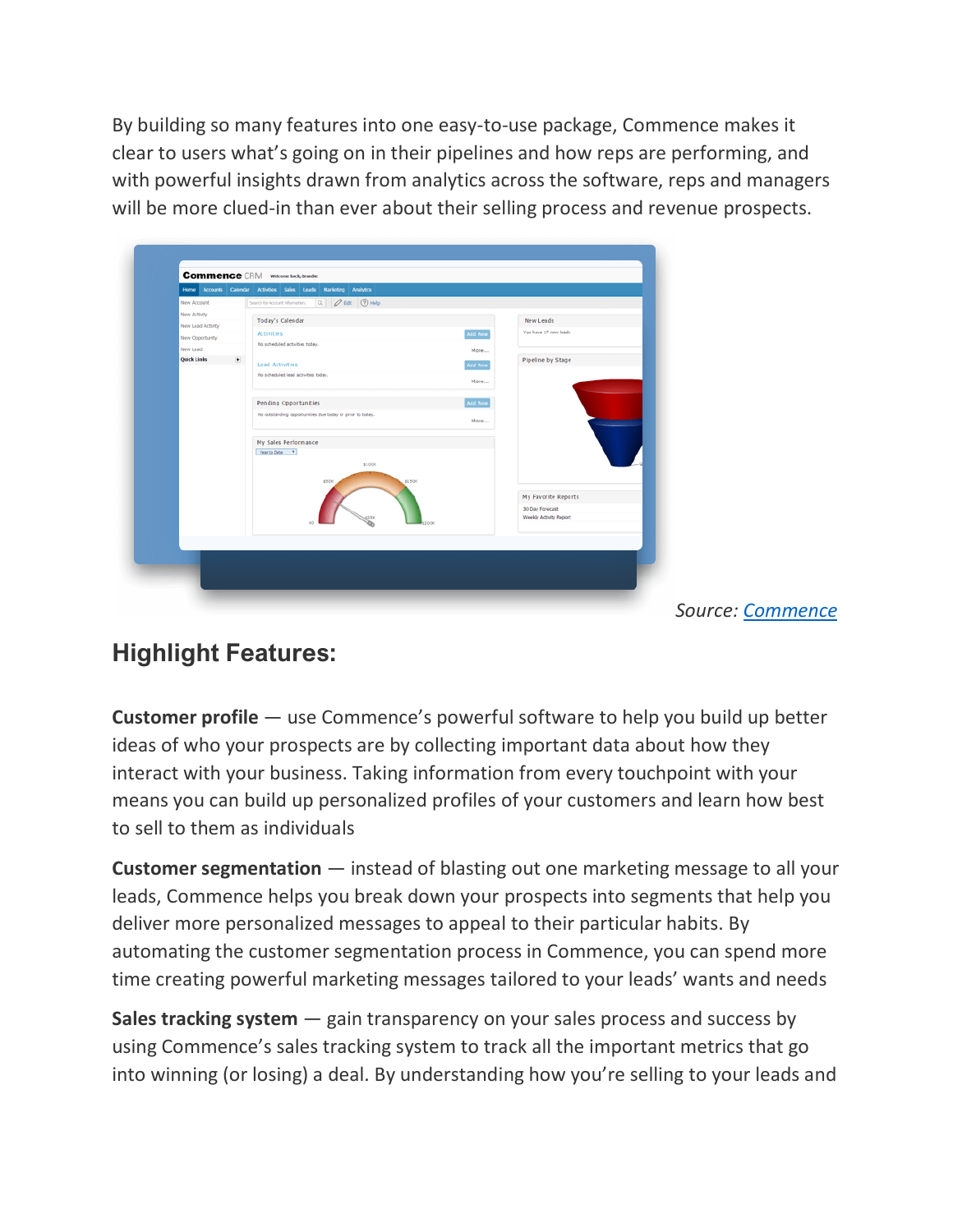how effective your techniques are, you can make surgical changes backed up by data to improve your conversion rates

**Ticket management system** — whether it's a sales rep, a manager or a customer service rep interacting with a customer or looking for information about a deal, Commence lets users access all the information they need about their lead in one place. Collate lead behavior over a number of channels as well as their previous deals and communications with your business to have all the information you need at your fingertips

**Project management** — extend your sales capabilities by utilizing the project management features Commence provides to plan, cost and implement new projects, with the ability to delegate, assign roles and make notes as the project continues

**Mobile app** — stay connected to your CRM Software on both iOS and Android with Commence's mobile app

**Advanced analytics and reporting** — quick access to real-time and historic data allows users insights into their sales process, and custom report generating means sales metrics are quick to compare and share with those who need them.

## **What our community says about [Commence:](https://www.serchen.com/company/commence/)**

Mel — *"A very intuitive user interface makes Commence CRM a breeze to use yet the product offers very strong functionality and can be easily modified by the system administrator. The customer service has been excellent. The Commence staff ensured that we got the system set up the way we needed it and they are immediately available by telephone if you need assistance. Very pleased with the product and service."*

Brett — *"Commence CRM has been a powerful, customizable and reliable solution. The product's functionality, flexibility and support have enabled us to automate our business processes, become more efficient with managing customer relationships and improve both performance and quality control. Customer support has been excellent."*